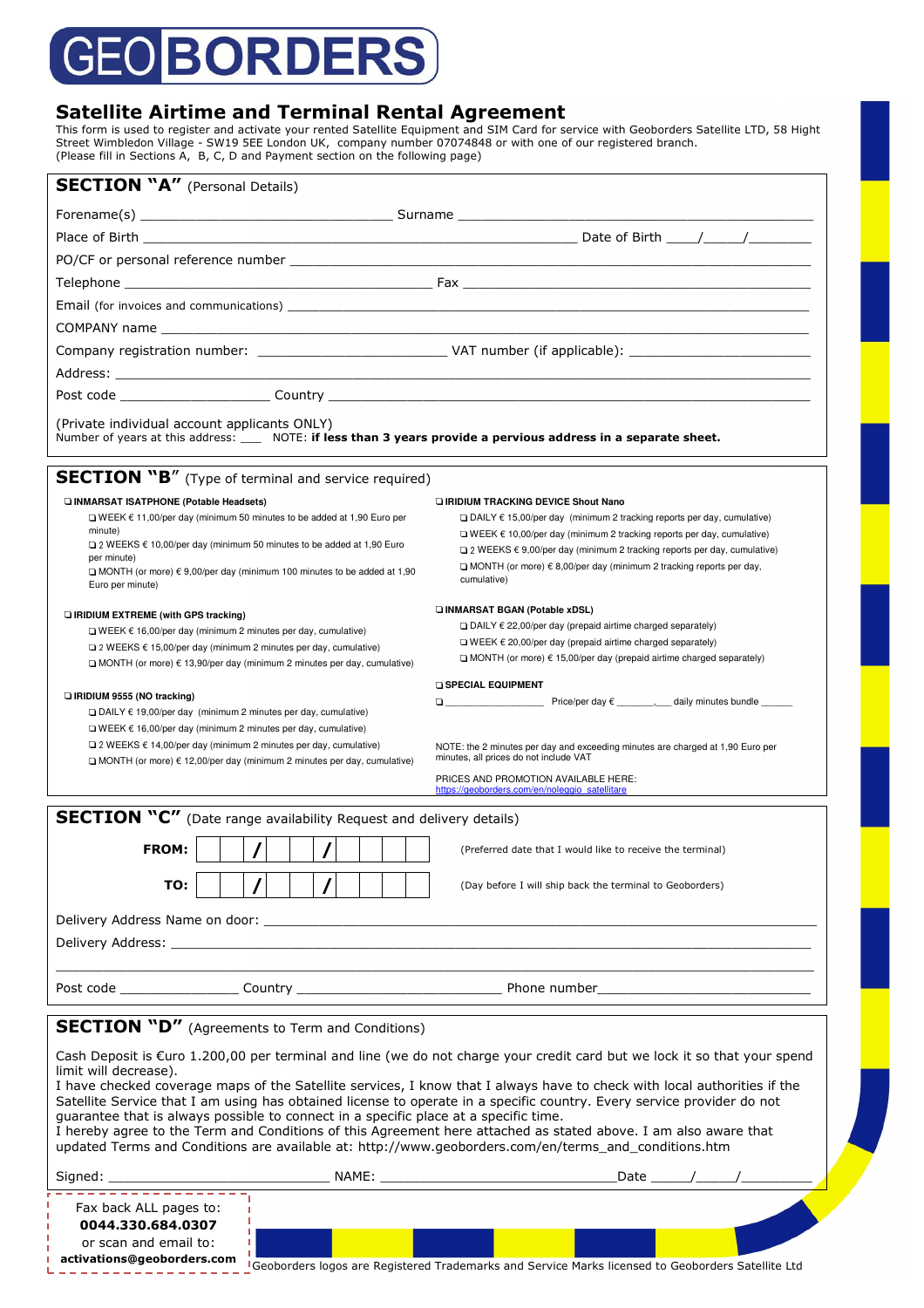# EO BORDERS

#### **GEOBORDERS SATELLITE LTD – MSS (Mobile Satellite Services) Terms and Conditions**

Introduction: These term and conditions govern the relationship between Geoborders Satellite Ltd (Geoborders) and the Subscriber and are the basis of the provision of Services by Geoborders.

1| **Definitions:** In these conditions of contract the following expressions will have the following meaning:<br>a)

- a) GEOBORDERS shall mean Geoborders Satellite Ltd whose registered office is: N.3
- More London Riverside, London SE1 2RE, United Kingdom.<br>SUBSCRIBER will be any company, partnership, practice or person purchasing<br>Services directly or indirectly through Geoborders as identified on the front of this<br>docume
- c) CONTRACT shall mean this Contract.<br>
d) SERVICES shall mean the Service ide
- d) SERVICES shall mean the Service identified in the previous section of this Contract.<br>
(PINVOICE shall mean the sales invoice as issued by Geoborders.<br>
(F) DEFAULT shall mean the failure of the Subscriber to materially p
- 
- g) NETWORK means the Satellite or terres<br>h) SIM means Subscriber Identity Module.<br>i) INITIAL CONTRACT DURATION shall n
- i) INITIAL CONTRACT DURATION shall mean the first period of a Contract with the Subscriber prior to any renewals. j) MINIMUM PERIOD shall mean the initial contract duration and/or any period as
- detailed in pervious sections.

**2) Availability Of Limited Service:** Service is generally available to satellite terminals equipped<br>for this service when within the satellite footprint. Service is furnished to Customer or Customer's<br>authorized user. A t its business.

**3| Geoborders Service:** Customer has contracted to have Geoborders Satellite Ltd, 1A Pope Street, London, SE1 3PR, UK provide the service under the terms detailed on the front page of<br>this Agreement at Section II. Basic Inmarsat Service is provided via the global Inmarsat Phone<br>network. Some Inmarsat Services a Service Partners and Service Providers.

Customer agrees to remain as a subscriber of the service for a period of one year from the date of service activation, and furthermore, agrees to pay any applicable activation, monthly service,<br>service usage fees and any applicable taxes thereon. Geoborders reserves the right to change rates at anytime.

**4| Data Transmission Use & Dropped Calls:** Due to the technical nature of data setups and the inherent sophistication of data transmission through a variety of operating systems, Geoborders makes no representation as to the success of data calls through the system.<br>Customer agrees that all data call attempts re

data setup technical support beyond the normal provided setup instructions at an additional<br>charge. Please consult with a sales representative for more details.<br>**5| Early terminations:** Early terminations during the first to the "Geoborders Customer Care Department at: Viale B. Bisagno, 2 – 16129 Genova - ITALY" no less than thirty (30) days prior to the expiration of any term of this Agreement. This Service<br>Agreement cannot be assigned without the written consent of Geoborders. Geoborders reserves<br>the right to terminate this Cont

**6| Invoicing and Guarantee of Payment of Services:** GEOBORDERS or Assignee will invoice customer monthly. This bill is due and payable upon receipt. Monthly recurring charges are billed monthly in advance. Customer understands that they are responsible for all air time charges, including but not limited to direct airtime, long distance and roaming charges (if applicable), and charges for any Customer-elected, value-added services (when available). Payment must be made in U.S. Dollars. Customer requests for direct billing are subject to credit approval and may be subject to required deposits and/or direct payment by credit card or a guarantee

authorized against a valid accepted credit card.<br>**7| Taxes:** The price of the service does not include sales, usage, excise, ad valorem,<br>property or any other taxes now or hereafter imposed, directly or indirectly, by any<br> taxes directly or reimburse Geoborders for any such taxes.

**8] Deposits:** Mobile Satellite services are granted subject to credit approval by Ge**oborders.** Geoborders requires the establishment of credit or the ability to pay invoices according to the established terms. Deposits m termination.

**9| Foreign Credit Cards:** Foreign credit cards will be accepted only after a complete verification has been done with the issuing bank. The issuing bank must contact the credit<br>card holder and confirm the authorization for the charge to be approved. Verification of<br>foreign credit cards may delay order proce

**10| Non-Payment / Breach:** A late charge of the lesser of 1-1/2% per month will be applied to each of Customer's service bills not paid by the due date. This late charge is applicable to the unpaid balance as of the due date. Customer shall pay Geoborders all costs including, without limitation, reasonab

suspended terminal. Limitations: During the contract period, customer may change their<br>11 Contractual Limitations: During the contract period, customer may change their<br>pricing plan to a higher bundle free of spo.00 and wi world. Geoborders makes no representation that it can provide uninterrupted service.<br>Furthermore, Geoborders shall have no liabilities or credit due for interrupted service unless

Furthermore, Geoborders shall have no liabilities or credit due for interrupted service unless<br>caused by the gross negligence of Geoborders. Geoborders shall not be liable for acts or<br>omissions of other carriers, equipment

Customer equipment. If Customer's equipment is stolen, Customer is responsible for all<br>charges as agreed upon in this Agreement.<br>**14| Licensing:** Customers wishing to operate satellite phones while in foreign territories<br>s territories other than those allowing trans-border operations of Inmarsat equipment.

**15| Governing Law:** This contract is governed by the English Laws of United Kingdom and<br>shall be subject to the exclusive jurisdiction of the English courts.<br>16| CUSTOMER AGREES THAT ANY LEGAL PROCEEDING COMMENCED BY ONE **PARTY AGAINST THE OTHER, SHALL BE BROUGHT TO THE EXCLUSIVE JURISDICTION OF THE ENGLISH COURTS. BOTH PARTIES SUBMIT TO SUCH JURISDICTION AND WAIVE ANY OBJECTION TO VENUE AND/OR CLAIM OF INCONVENIENT FORUM.** 

#### **SECTION "D"** (Agreements to Term and Conditions)

I hereby agree to the Term and Conditions of this Agreement here attached as stated above. I am also aware that updated Terms and Conditions are available at: http://www.geoborders.com/en/terms\_and\_conditions.htm

| <b>CREDIT CARD FORM "E"</b> (Payment section)                                                    |                                                                                                                                                                                                                                                                                                                                                                                                                                                                                                |                                                                                                    |  |  |  |  |  |  |  |  |  |
|--------------------------------------------------------------------------------------------------|------------------------------------------------------------------------------------------------------------------------------------------------------------------------------------------------------------------------------------------------------------------------------------------------------------------------------------------------------------------------------------------------------------------------------------------------------------------------------------------------|----------------------------------------------------------------------------------------------------|--|--|--|--|--|--|--|--|--|
|                                                                                                  |                                                                                                                                                                                                                                                                                                                                                                                                                                                                                                |                                                                                                    |  |  |  |  |  |  |  |  |  |
| <b>□VISA □ MASTERCARD</b>                                                                        |                                                                                                                                                                                                                                                                                                                                                                                                                                                                                                |                                                                                                    |  |  |  |  |  |  |  |  |  |
| <b>NAME ON CREDIT CARD:</b>                                                                      |                                                                                                                                                                                                                                                                                                                                                                                                                                                                                                |                                                                                                    |  |  |  |  |  |  |  |  |  |
| <b>CREDIT CARD NUMBER:</b>                                                                       |                                                                                                                                                                                                                                                                                                                                                                                                                                                                                                |                                                                                                    |  |  |  |  |  |  |  |  |  |
| Valid from                                                                                       | Security Code*<br><b>Expiration Date</b>                                                                                                                                                                                                                                                                                                                                                                                                                                                       | *Security Code:<br>M.C. & Visa: on back of Card: - (3 digits);<br>AMEX on front of card (4 digits) |  |  |  |  |  |  |  |  |  |
|                                                                                                  | Address: the contract of the contract of the contract of the contract of the contract of the contract of the contract of the contract of the contract of the contract of the contract of the contract of the contract of the c                                                                                                                                                                                                                                                                 |                                                                                                    |  |  |  |  |  |  |  |  |  |
|                                                                                                  |                                                                                                                                                                                                                                                                                                                                                                                                                                                                                                |                                                                                                    |  |  |  |  |  |  |  |  |  |
| and agree to all sections of the above agreement.                                                | I hereby agree to the terms and conditions put forth in this agreement to purchase equipment and purchase service through Tempest Telecommunications. Per<br>this agreement I agree that my credit card may be used for satisfying any costs or debts incurred in the course of rental and service usage. If for any reason my<br>credit card can not be used for payment I agree to make alternate arrangements to satisfy any costs or debts as quickly as possible. Furthermore I have read |                                                                                                    |  |  |  |  |  |  |  |  |  |
|                                                                                                  |                                                                                                                                                                                                                                                                                                                                                                                                                                                                                                |                                                                                                    |  |  |  |  |  |  |  |  |  |
| <b>FOR INFO:</b><br>www.geoborders.com<br>E: satellite@geoborders.com<br>Phone: +44.20.3051.3846 |                                                                                                                                                                                                                                                                                                                                                                                                                                                                                                |                                                                                                    |  |  |  |  |  |  |  |  |  |